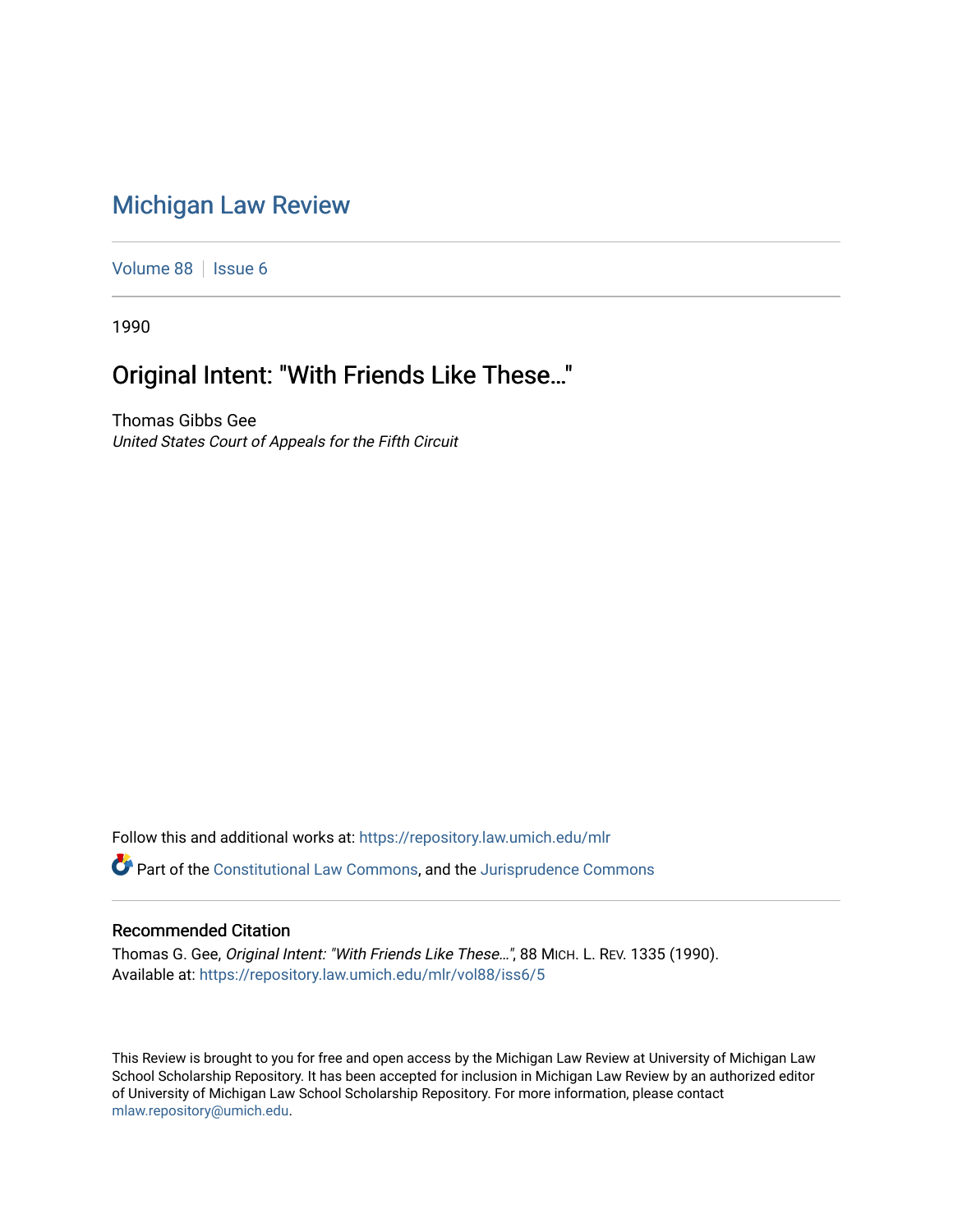### **ORIGINAL INTENT: "WITH FRIENDS LIKE THESE** .... "

#### *Thomas Gibbs Gee\**

ORIGINAL INTENT AND THE FRAMERS' CONSTITUTION. By *Leonard*  W. *Levy.* New York: Macmillan Publishing Co. 1988. Pp. xviii, 525. \$19.95.

Professor Leonard Levy, a historian and Pulitzer Prize-winning author, has written a sizeable body of work on the adoption and development of the Constitution. His latest book, *Original Intent and the Framers' Constitution,* incorporates two somewhat disparate categories of essays: the larger group comprises in-depth chapters on about ten of the more interesting and significant provisions of the document or aspects of its development, including the right against self-incrimination (pp. 247-66), *Marbury v. Madison* and the development of judicial review (pp. 75-88), the first amendment's establishment clause (pp. 174-94), and the free press clause (pp. 194-220).

Professor Levy's heart, however, is plainly with the book's other thrust: the chapters that mount an attack on what he perceives to be the jurisprudence of original intent. In these, Levy characterizes original intent as, among other things, "the elusive yeti of our constitutional history" (p. 299), a "will  $\sigma$ ' the wisp" (p. 296), whose pursuit is "elusive, if not illusive" (p. xiv) and which is usually resorted to "to prove some point [that judges] have in mind" (p. 388). These and other dismissive characterizations are garnished with the obligatory, sardonic quotations from Mr. Dooley (p. ix), with some whimsical observations from the sometimes puckish Justice Richard Neely of West Virginia (p. 320), and even with a passage from E.L. Doctorow (p. xiv).

Professor Levy is plainly of two minds about the central fact of modem constitutional law: that courts, both state and federal, following the Supreme Court's lead, have been issuing great numbers of "constitutional law" decisions that are not based on the Constitution and cannot be justified by reference to it. Early in the work he declares himself an "interpretivist" (p. xv), yet throughout the remainder of the work he displays at least two characteristics of the "non-interpretivist" approach to constitutional construction. For the reader unfamiliar with the latter, a thumbnail sketch may be in order.

<sup>\*</sup> Circuit Judge, United States Court of Appeals for the Fifth Circuit. B.S. 1946, U.S. Military Academy; LL.B. 1953, University of Texas. - Ed.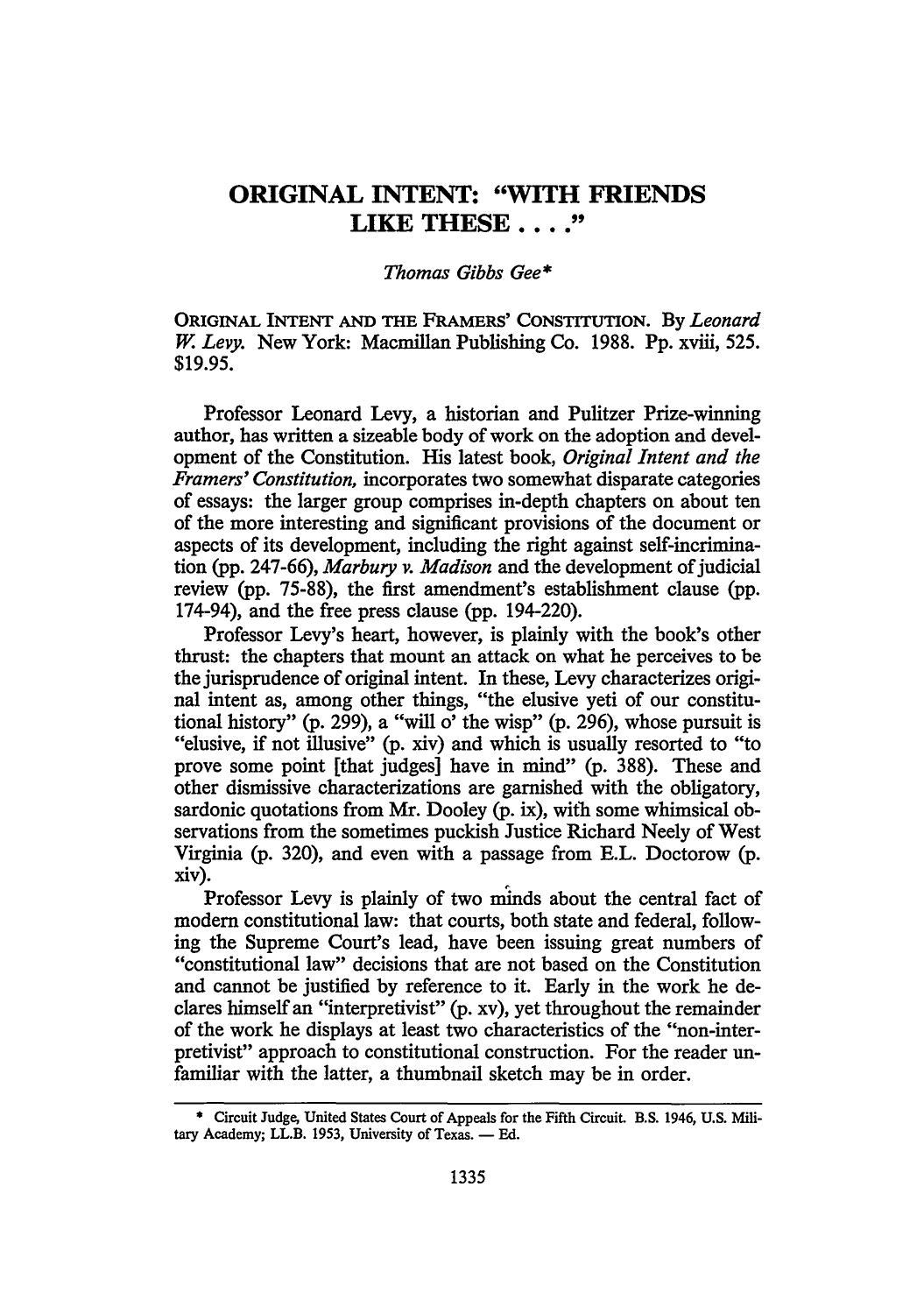Non-interpretivism is essentially a reactive view, one best expressed as a response to a hypothetical inquiry: "Why not try to hew to the Framers' intent as expressed in the Constitution, and what other guide have we in construing it?" "Ah yes," replies the non-interpretivist, "we'd like to do that; but for a lot of reasons we can't. In the first place, we don't know whose intent you're talking about  $-$  that of the Framers, that of those who attended the ratifying state conventions, or someone else's. And even if we could decide this, we know that many of the Framers had conflicting views on the document; whose are we to choose? Second, the two centuries separating us from the Framers and the absence of any reliable account of the Convention's proceedings prevent us from discerning what the Framers or ratifiers meant with any assurance. Third, even if we could discover the Framers' intent, it would be merely the anachronistic view of a long-gone generation, one of little value or significance today. Finally, although so general, luminous, and obscure as to be all but useless as written law, the Constitution is a sublime oration on the dignity of man, a compendium of great and overarching principles, and the embodiment of our aspirations to social justice, brotherhood," and so on.

These propositions are not my confections. Each is a quote or near-quote from one or more serious and sincere defenses of non-interpretivism; and each, if accurate, is a substantial argument against attempting to apply the Constitution as though it possessed a discemable intent. The difficulty is, none of them can withstand more than a moment's serious examination.

As for the first objection — that we do not know whose intent to seek — the answer is the paradoxical one that we do not really seek *anyone's* actual intent. As any lawyer who picks up a will or a contract knows, the "intent" of the document is derived (where possible, and with the Constitution it usually *is* possible) from the words of the document themselves.<sup>1</sup> Of course, a document is an artifact, not a mind, and only a mind can have a purpose or an intent. So what do we mean when we talk about the "intent" of the Constitution or a statute or a contract or a will? That expression is really shorthand for the intent of a hypothetical mind that we project backwards, so to speak, from the language of a document. The correct question for a theory of original intent is not, as Professor Levy would have it, "What was in the mind of the Framers?," if that question be taken as

<sup>1.</sup> *See, e.g.,* T. COOLEY, A TREATISE ON THE CONSTITUTIONAL LIMITATIONS WHICH REST UPON THE LEGISLATIVE POWER OF THE STATES OF THE AMERICAN UNION SS (1868 & reprint 1972) ("In the case of all written laws, it is the intent of the lawgiver that is to be enforced. But this intent is to be found in the instrument itself."); A. HAMILTON, *Opinion on the Constitutionality of an Act to Establish a Bank,* in 8 THE PAPERS OF ALEXANDER HAMILTON 83 (H. Syrett ed. 196S) ("whatever may have been the intention of the framers of a Constitution ..• that intention must be sought for in the instrument itself").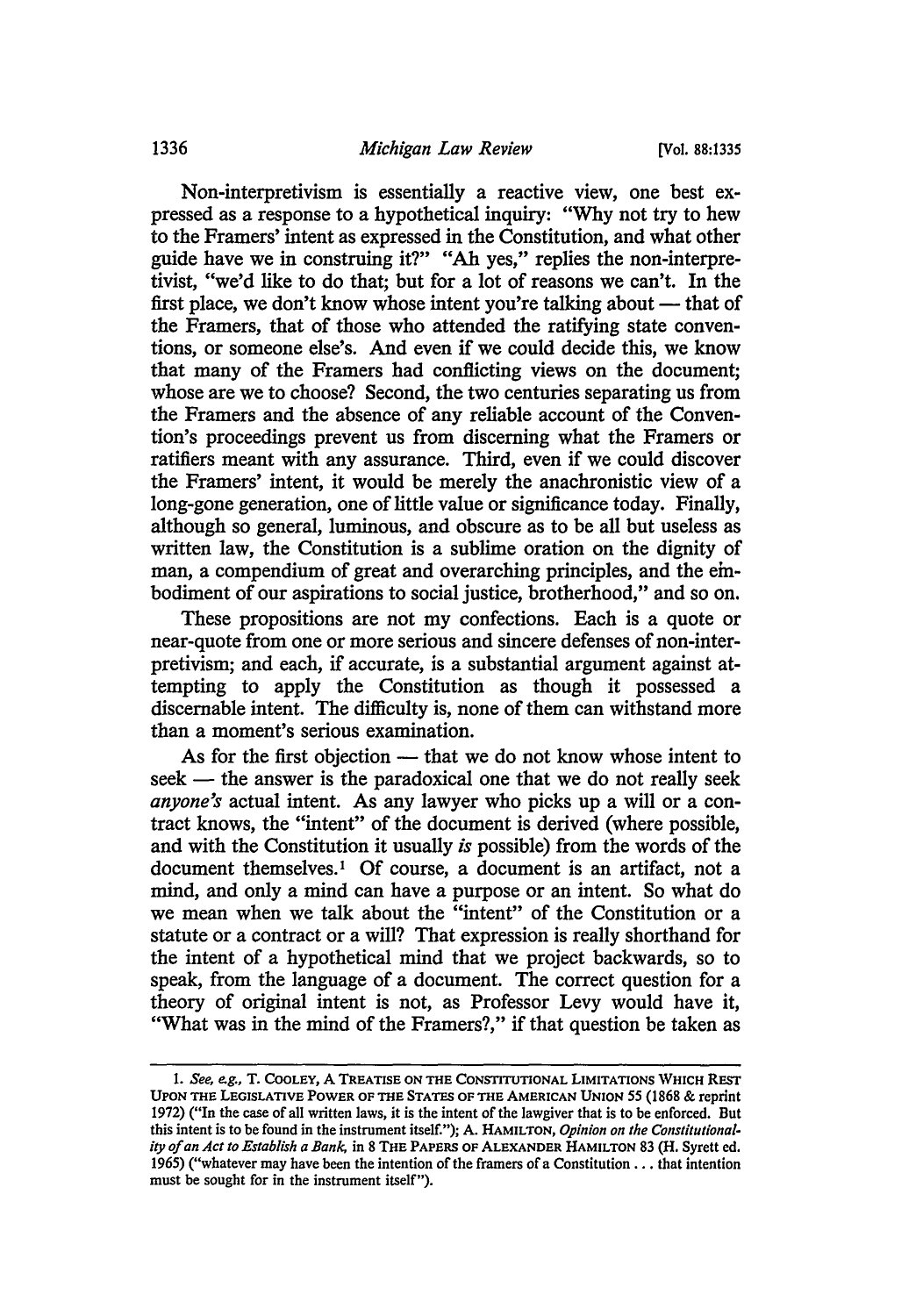strictly a historical and psychological one.<sup>2</sup> That version of the theory does indeed bog down quickly in pointless embarrassments about whose intent counts  $-$  the authors', the public debaters', the ratifiers', and so forth. Rather, the correct question is, "What would a person who spoke these words at that place and time have meant by them?" The historical inquiry is important, of course, because to be understood, the hypothetical mind must be situated in a concrete political and cultural context. But the actual intent of any particular person or group of persons is irrelevant because, by consenting to the language of the document, *all* parties to the instrument agreed that it expressed an intent acceptable, or in any case tolerable, to them.

In fact, the great body of the Constitution is very matter-of-fact indeed: "No Person shall be a Senator who shall not have attained to the Age of thirty Years"; "No Tax or Duty shall be laid on Articles exported from any State." The intent of such passages is immediately apparent. A few portions of the Bill of Rights are vague (or have been made so), but even these require little more than a nodding acquaintance with the conditions of the late eighteenth century for a general understanding of their meaning: "Congress shall make no law respecting an establishment of religion"; "No person shall ... be deprived of life, liberty, or property, without due process of law." The intent is what the words say; what you see is what you get.

Insofar as my reply to the first objection does not dispose of the difficulties posed by the vast span of years between the confecting of the Constitution and contemporary times and the want of reliable "legislative history," I would add only that Shakespeare's plays are quite a bit older than the Constitution, and Chaucer and the Magna Carta older still. After a few archaic spellings are tidied up, few people seem to experience much difficulty in understanding them. It is true that words can change their meanings over great periods of time, as in the anecdote of King Charles' compliment to Sir Christopher Wren at the dedication of St. Paul's Cathedral in 1675 - that it was "[a]wful, amusing and artificial," by which he meant "awe-inspiring, amazing and artistic." Adjectives seem especially prone to these seachanges, however, and the Constitution is mostly nouns and verbs. Where the things that they represent have changed  $-$  as where Militia has become National Guard — the new meaning is usually quite plain.

Nor can I agree that the intent with which the Constitution was adopted is of small interest today because the world has changed so much and that of the Framers is dead and gone. To be sure, there

<sup>2.</sup> Yet, as I shall note later, even this question has an answer, and the answer is that they intended us to do what lawyers or judges of their time would have done: deduce the meaning (objective intent) of the instrument from its terms. *See* A. HAMILTON, *supra* note 1; Powell, *The Original Understanding of Original Intent,* 98 HARV. L. REv. 885, 903 (1985) (The Framers' "primary expectation regarding constitutional interpretation was that the Constitution, like any other legal document, would be interpreted in accord with its express language.").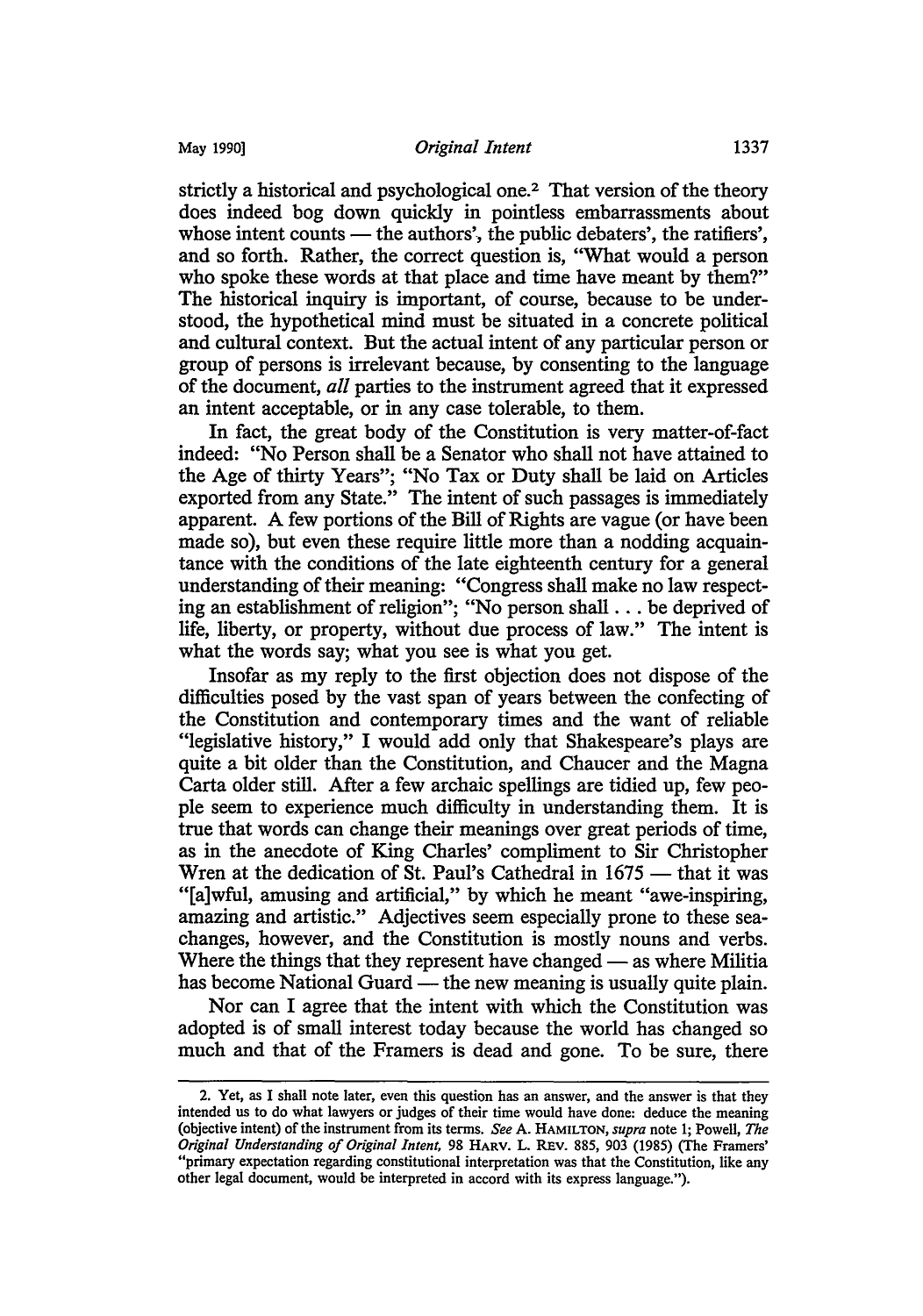have been changes, but much of what was commonplace then remains: airplanes and automobiles have come along, but horses, cows, dogs, cats, and chickens are still with us, as are beer, wine, woodsmoke, · Christmas, and a thousand other features of their day. And as for the great matters which chiefly moved the Framers in adopting the Constitution — the Nature of Man, the corrupting effect of power, and the like — there has been no change at all, by my reading of history.

Last, there is the matter of the supposed vagueness and obscurity of the Constitution, and its majestic, overarching principles. I do not find much of either in the document, although various small parts of it are vague, and some have been tortured into ambiguity.3 Except for these, it seems a pretty matter-of-fact, nuts-and-bolts document.

Writing as a historian, Professor Levy touches upon most of the above themes. His heavy-artillery barrage, however, consists of page after page in which he deprecates as unknowable the straw man of the subjective intent of the Framers (or ratifiers, or whomever) and bemoans the inadequacy of contemporary historical accounts of the Constitutional Convention. As a consequence, Levy argues, judges must be guided not by the Constitution's text but by their consciences, or by natural law, or by "the public interest as we see it"; he characterizes this result as patent — a perhaps-regrettable but palpable fact that "we must face up to."<sup>4</sup> Methinks these be crocodile tears.

For throughout the work Professor Levy lets slip tell-tale hints that, in his view, we should be content in matters of serious moment to be ruled by our betters  $-$  the Court's nine unelected lawyers  $-$  and that those who come to power by, and remain subject to, democratic processes are not to be trusted to deal with such things. Within the space of three pages, for example, we are told that "[m]ost of the Framers probably feared and deplored democracy" (p. 363), that "[t]he Court can be countermajoritarian without being undemocratic" (p. 364), and that "[p] recisely because the members of the Court  $\dots$ are not politically responsible, ... they are best suited for the task of deciding constitutional issues."5 Moreover, Levy asserts, the Court is "considered by the electorate ... more trustworthy than the political . branches" (p. 365). On the same page, Levy's praise of the Court and deprecation of majoritarian institutions both shift into overdrive, as we are advised that "[t]he people seem to regard the Court as their conscience" and that "[t]he political branches cannot be expected to do

<sup>3.</sup> To take one illustration only, the Framers lived in a time and in cultures where established churches were the rule; and, doubtful as its meaning has now been rendered, there can be little real question what they meant when they referred to "an establishment of religion."

<sup>4.</sup> P. 398. Indeed, the book closes on just such an assertion, voiced by Chief Justice Earl Warren on the occasion of his retirement 20 years ago. *Id.* 

<sup>5.</sup> P. 365. These issues are, we are advised in a quote from Eugene Rostow, moral ones: "a constitutional — that is,  $\dots$  a moral — obligation." P. 366.